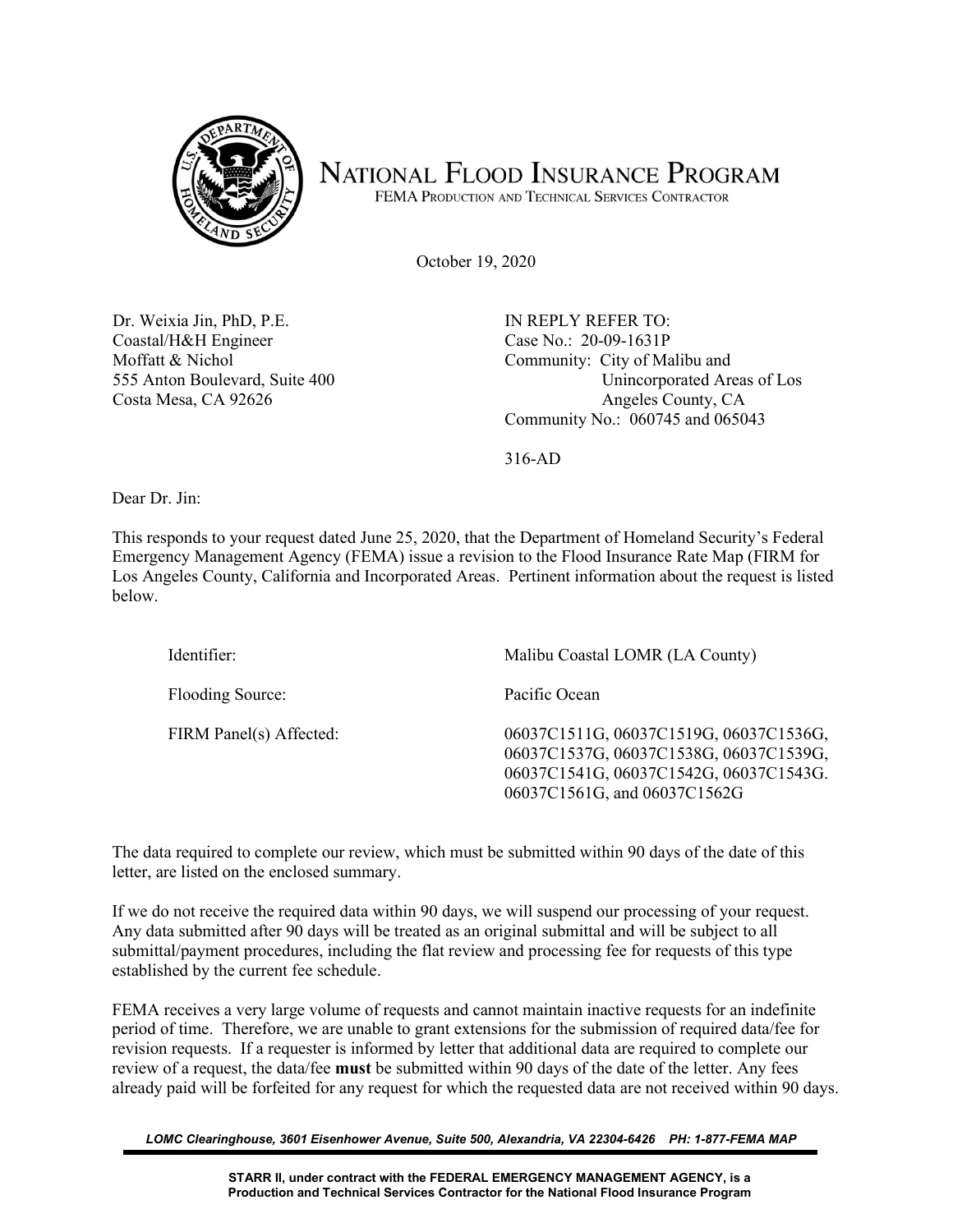If you have general questions about your request, FEMA policy, or the National Flood Insurance Program, please call the FEMA Mapping and Insurance eXchange (FMIX), toll free, at 1-877-FEMA MAP (1-877-336-2627). If you have specific questions concerning your request, please contact your case reviewer Ms. Janice Zhuang, by e-mail at Janice.Zhuang@atkinsglobal.com or by telephone at (571) 551-5553, or the Revisions Coordinator for your request, Mr. Naresh Balija, P.E., CFM, at Naresh.Balija@atkinsglobal.com or at (301) 210-6966.

Sincerely,

Daver Patel

Daven Patel, P.E., CFM MT-2 Technical Manager STARR II

cc: Mr. Rob Duboux, Public Works Director, City of Malibu Mr. Hassan Kasraie, P.E., CFM, Principal, Kasraie Consulting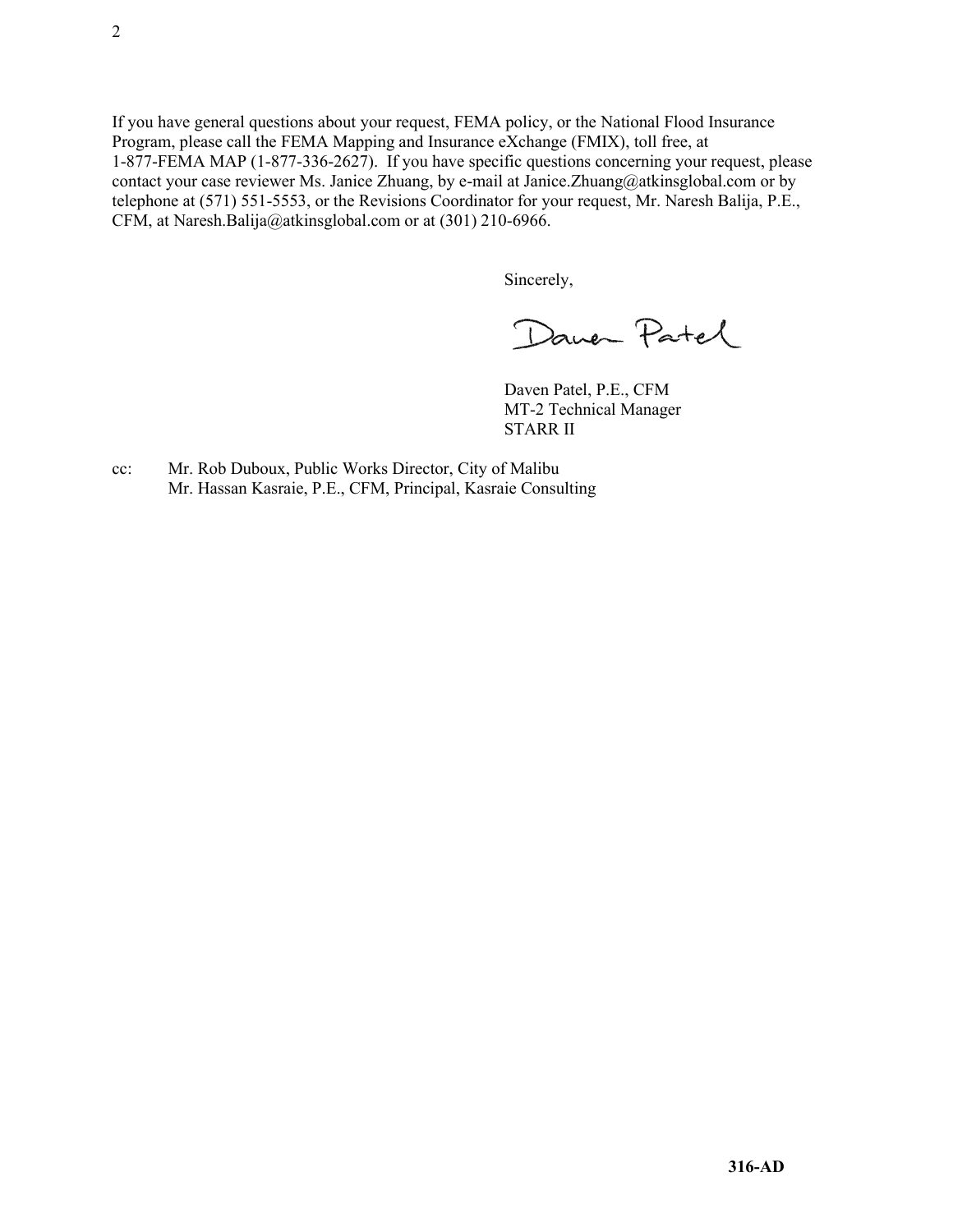

NATIONAL FLOOD INSURANCE PROGRAM

FEMA PRODUCTION AND TECHNICAL SERVICES CONTRACTOR

October 19, 2020

## Summary of Additional Data Required to Support a Letter of Map Revision (LOMR)

Case No.: 20-09-1631P Requestor: Dr. Weixia Jin, PhD, P.E.

Community: City of Malibu and Unincorporated Community No.: 060745 and 065043 Areas of Los Angeles County, CA

The issues listed below, as indicated in our August 11, 2020 email, must be addressed before we can continue the review of your request.

- 1. Our review revealed the Unincorporated Areas of Los Angeles County, CA are impacted by proposed LOMR revisions on preliminary FIRM panel 06037C1562G. Please provide community acknowledgment in the form of a letter stating that Los Angeles County, CA has reviewed the revision request and understands the effects of the revision on flooding conditions in the community, or a completed Application/Certification Form 1, entitled "Overview & Concurrence Form," signed by a community official.
- 2. Our review revealed additional proposed transects were included to conduct this LOMR analysis, as shown in the submitted topographic work maps. Please provide digital CAD or GIS data for the analyzed transects. Please ensure the digital data are spatially referenced and cite what projection (coordinate system, example: UTM/State Plane) was used, so that the data may be used for accurate mapping.
- 3. Our review revealed validation of scripts based on reproduction of results from the Intermediate Data Submittal #3 (IDS#3) technical report was submitted. However, validation was based on transects that were not included in this LOMR study area, but had analysis performed for all three runup approaches. Please also provide validation of the existing results for the transects used in this LOMR, including validation plots for the transects and Detailed\_TWL\_results for the original analysis.
- 4. Our review revealed the revised profile data and wave angle reduction factors were submitted. However, the wave angles at breaking relative to the transect geometry were not provided. Please provide the wave angles used in the analysis.
- 5. Our review revealed the submitted deepwater wave heights used for the LOMR calculations do not match those used in the FEMA preliminary study. For some of the highest peaks, the wave heights are nearly two feet lower compared to those used in the preliminary study, which impacts the nearshore wave height at the toe of the structure used in runup calculations. Please confirm that the SHELF data for the respective transects were used for LOMR calculations. Additionally, please provide justification for deviating from the deepwater wave heights used in the preliminary study.

*LOMC Clearinghouse, 3601 Eisenhower Avenue, Suite 500, Alexandria, VA 22304-6426 PH: 1-877-FEMA MAP*